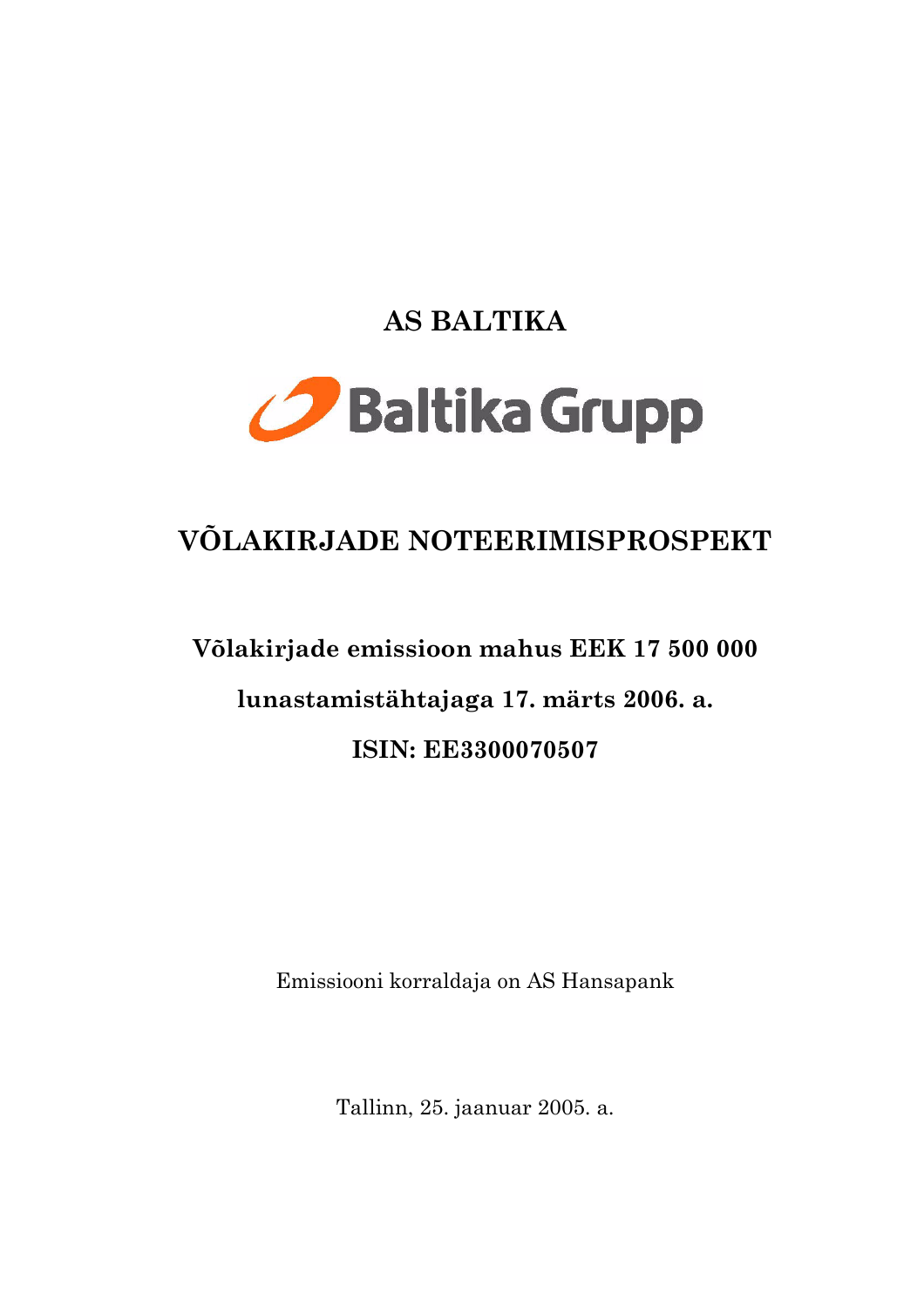# **SISUKORD**

| 7. INFORMATSIOON EMITENDI JUHTIMISSTRUKTUURI KOHTA12 |  |
|------------------------------------------------------|--|
|                                                      |  |
|                                                      |  |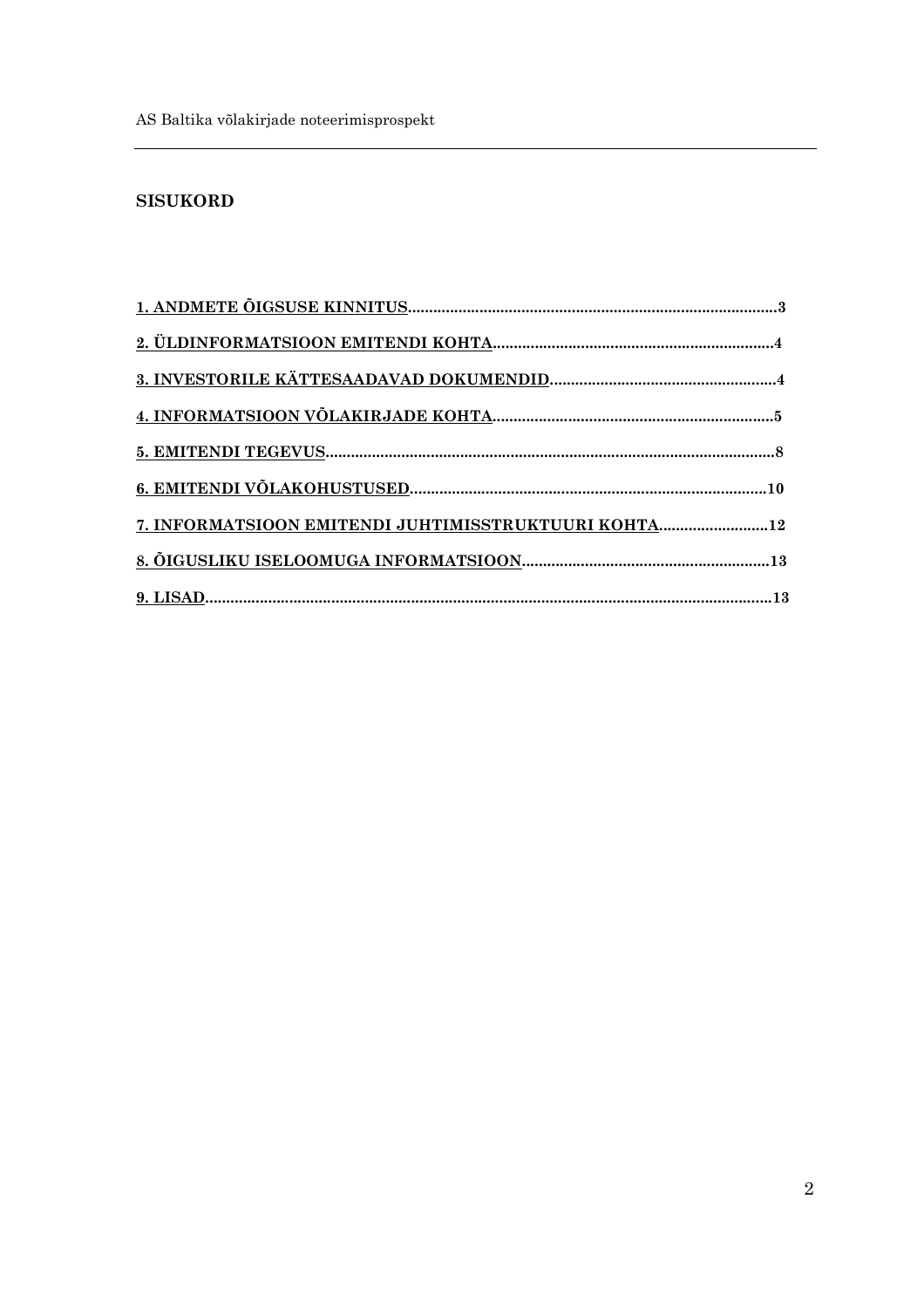#### AS Baltika võlakirjade noteerimisprospekt

#### 1. ANDMETE ÕIGSUSE KINNITUS

Võlakirjaemitendi noteerimisprojektis esitatud andmete õigsuse eest vastutab AS Baltika juhatus, aadress Veerenni 24, 10135 Tallinn.

Allakirjutanud võtavad endale vastutuse käesolevas prospektis sisalduvate kõigi andmete õigsuse ning täielikkuse eest. Allakirjutanud kinnitavad, et nad on võtnud tarvitusele kõik kohased abinõud käesolevas prospektis esitatud andmete õigsuse ja täielikkuse kontrollimiseks ning et esitatud teabest ei puudu ega ei ole välja jäetud midagi, mis mõjutaks käesolevas prospektis esitatud andmete sisu või tähendust.

Allakirjutanud kinnitavad, et väärtpaberid, mille kohta käesolev prospekt on koostatud, ning nende väärtpaberite emitent vastavad nende suhtes kehtestatud õigusaktidele.

Tallinnas 25. jaanuaril 2005

Meelis Milder

Juhatuse esimees

Ülle Järv Juhatuse lige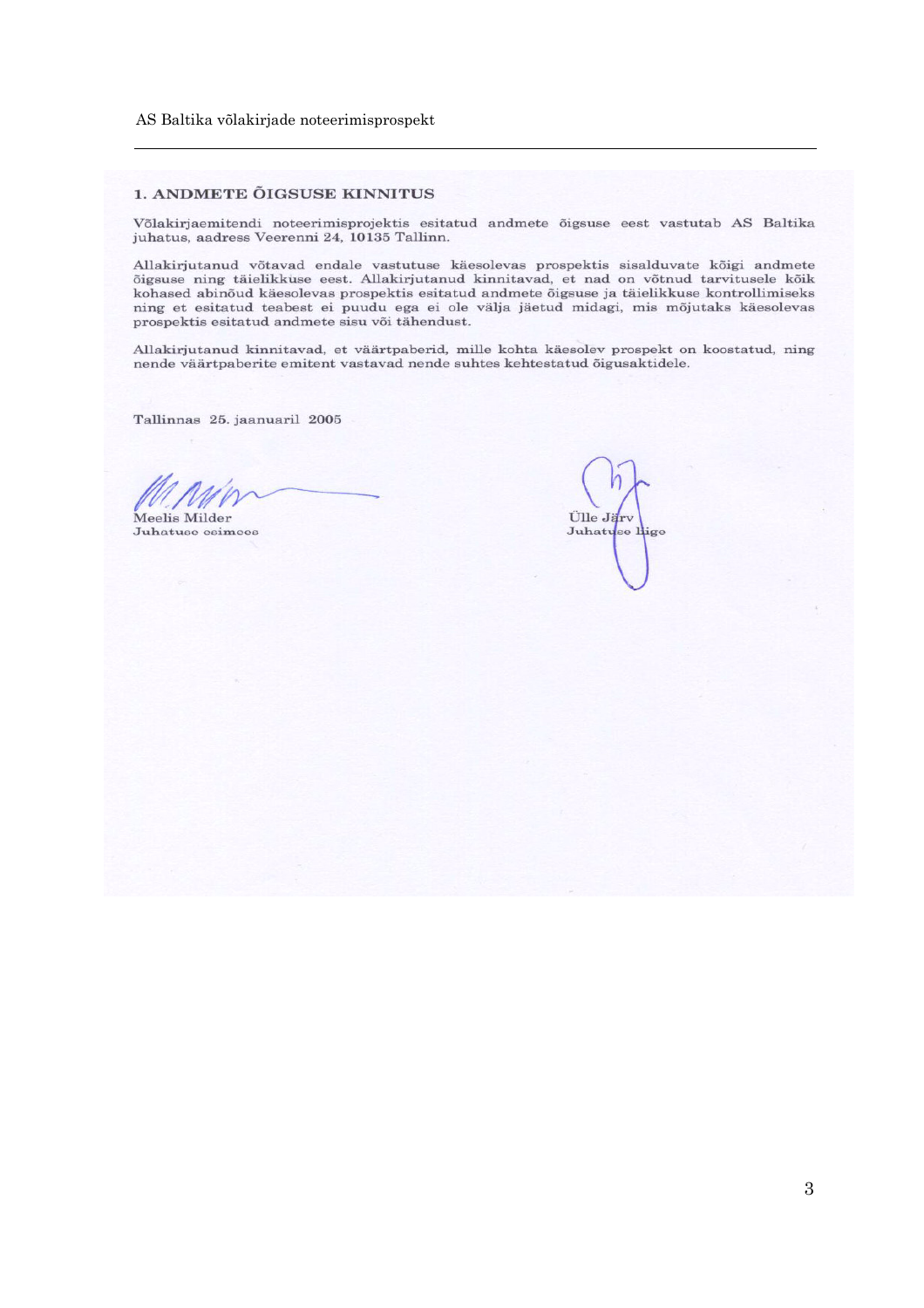# 2. ÜLDINFORMATSIOON EMITENDI KOHTA

- 1. AS-i Baltika registrikood on 10144415.
- 2. AS-i Baltika asukoht on Veerenni 24, Tallinn 10135.
- 3. AS-i Baltika aktsiakapitali suurus: 56 339 500.00 krooni. AS-i Baltika aktsiate arv: 5633950 Aktsia nimiväärtus: 10.00 krooni Kõik aktsiad annavad aktsionäridele võrdsed õigused aktsiaseltsi juhtimisel ning kasumi ja aktsiaseltsi likvideerimisel järelejäänud vara jaotamisel.
- 4. Viimase kahe aasta majandusaasta aruanded on auditeeritud AS PricewaterhouseCoopers vannutatud audiitor Urmas Kaarlepi poolt. Audiitori poolt koostatud järeldusotsused on olnud märkusteta. Muid AS Baltika dokumente peale majandusaasta aruannete audiitorite poolt auditeeritud ei ole.
- 5. AS-i Baltika põhipank on AS Hansapank, Liivalaia 8, Tallinn 15040.
- 6. AS-i Baltika on tellinud õigusabi peamiselt advokaadibüroost Raidla & Partnerid, aadress Roosikrantsi 2, Tallinn.
- 7. AS-i Baltika põhitegevusaladeks on rõivatööstus, rõivaste jae- ja hulgimüük, õmblusteenuste osutamine.
- 8. AS Baltika põhikirja kehtiv redaktsioon on kinnitatud aktsionäride erakorralisel üldkoosolekul 07.12.2004. aastal.
- 9. AS Baltika kinnitab, et võlakirjade noteerimisprospekt on kooskõlastatud Tallinna Börsiga.

# 3. INVESTORILE KÄTTESAADAVAD DOKUMENDID

Investoril on võimalik emitendi dokumentidega tutvuda järgmistes kohtades:

- 1. Emitendi põhikiri Veerenni 24, Tallinn 10135
- 2. Börsi reglemendis nõutud aruanded emitendi tegevuse ning majandusliku seisundi kohta ning nende suhtes antud eksperthinnangud ja arvamused – Veerenni 24, Tallinn 10135 ning AS Baltika interneti kodulehekülje vahendusel aadressil http://www.baltika.ee
- 3. Noteerimisprospekt Liivalaia 8, Tallinn 15040, Hansapanga Finantsturgude divisjon ja Veerenni 224, Tallinn 10135, AS Baltika
- 4. Loetletud dokumendid on peale noteerimist kättesaadavad ka Tallinna Börsi interneti koduleheküljel aadressiga http://www.omxgroup.com/tallinn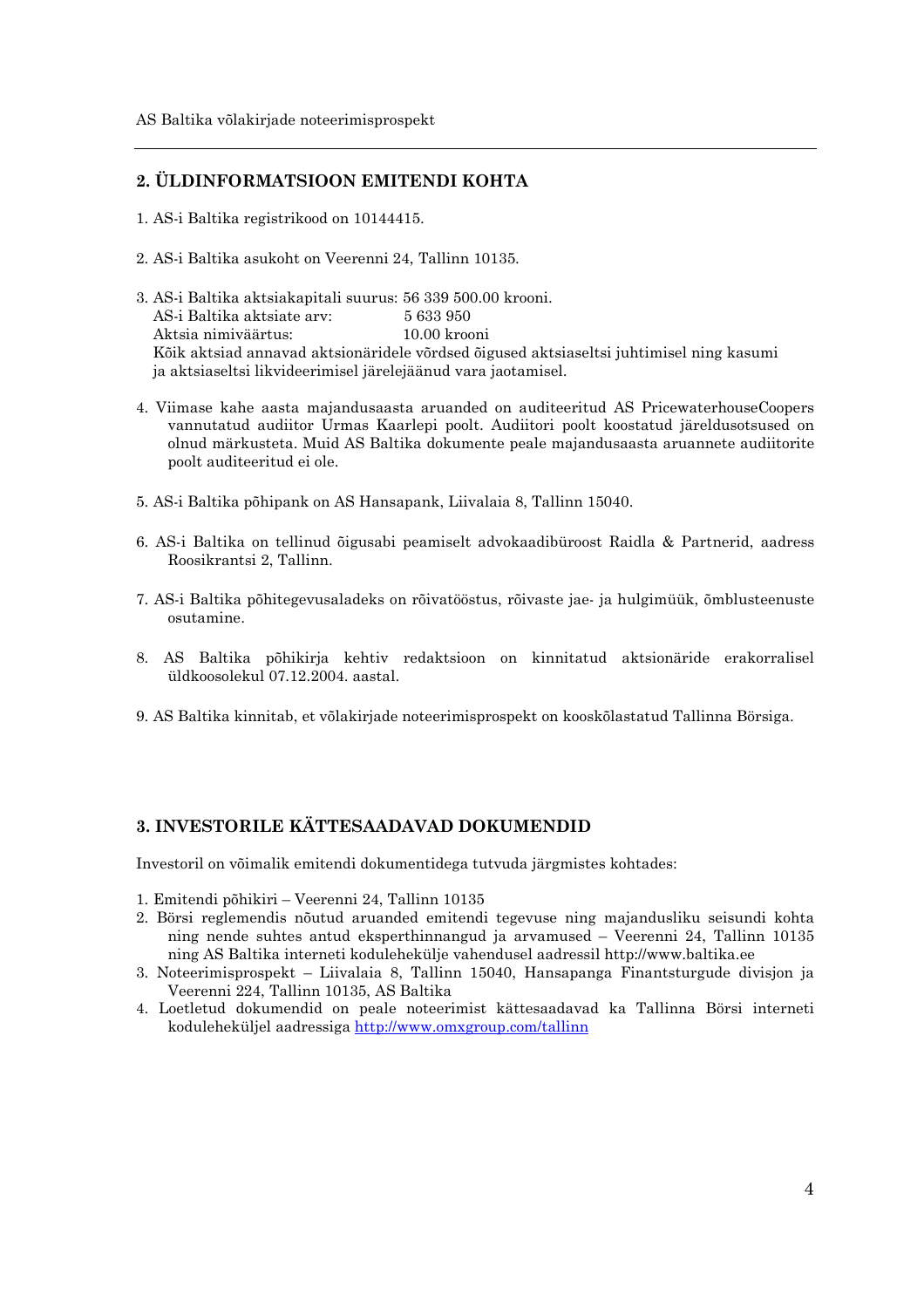# **4. INFORMATSIOON VÕLAKIRJADE KOHTA**

#### **ÜLDINE**

- 1. Võlakirja nimiväärtus on 10 000 Eesti krooni. Võlakirjad emiteeriti 26. september 2003 a. Emiteeritud on 1750 võlakirja.
- 2. Võlakirjade kestus on 903 päeva alates võlakirjade väljalaskmisest.
- 3. Võlakirjad esindavad AS-i Baltika tagamata võlakohustust, mis on võrdne kõigi muude tagamata võlakohustustega.
- 4. Võlakirjad on registreeritud Eesti Väärtpaberite Keskregistris. Võlakirjade ISIN kood on EE3300070507. Võlakirjad on kantud investorite väärtpaberikontodele Eesti Väärtpaberite Keskregistris.
- 5. Võlakirjade müügihind esmalevitamisel oli 9873.69 Eesti krooni üks võlakiri.
- 6. Võlakirjadel puuduvad optsioonid või täiendavad õigused.
- 7. Võlakirjad müüdi investoritele mitte-avaliku pakkumise kaudu.
- 8. Võlakirjad on vabalt võõrandatavad ja panditavad.

#### VÕLAKIRJADE INTRESSI JA HINNA ARVESTUS NING INTRESSI MAKSMISE KORD

9. Võlakirjade kannavad kupongiintressi 7.0% per annum.

- 10. Võlakirjade hinna arvutamisel võetakse aluseks tegelik päevade arv perioodis ja tegelik päevade arv aastas.
- 11. Võlakirjadele makstakse intressi 17 märtsil 2005a. ja 17. märtsil 2006 a. (viimane koos lunastamismaksega). Võlakirjade intressimakse suurus ühe võlakirja kohta on 17. märtsil 2005 a. makstaval intressimaksel 1030.87 Eesti krooni ja 17. märtsil 2006 a. makstaval intressimaksel 700.00 Eesti krooni.
- 12. Võlakirjade intressimaksed tasutakse investoritele, kes on Eesti Väärtpaberite Keskregistri andmete kohaselt võlakirja omanikuks vastaval intressimakse päeval kell 08.00 Eesti kantakse Vabariigis kehtiva aia järgi. Võlakirjade intressimakse investori väärpaberikontoga seotud arveldusarvele.

#### EMISSIOONI KORRALDAJA, MAKSEAGENT, REGISTREERIMINE JA NOTEERIMINE

- 13. Võlakirjade emisiooni korraldaja on AS Hansapank, aadress Liivalaia 8, Tallinn 15040.
- 14. Võlakirjadega seonduvate maksete korraldaja on AS Hansapank, aadress Liivalaia 8, Tallinn 15040.
- 15. Võlakirjad on registreeritud Eesti Väärtpaberite Keskregistris. Registripidaja on AS Eesti Väärtpaberikeskus, aadress Tartu mnt 2, Tallinn 10145.
- 16. Võlakirjad noteeritakse Tallinna Börsil pärast noteerimis- ja järelvalvekomisjoni vastavasisulist otsust. Avaldus võlakirjade noteerimiseks on esitatud 25 jaanuaril 2005 a.
- 17. Võlakirjade emissiooni puudutav informatsioon on kättesaadav korraldaja juures, aadressil: AS Hansapank, Finantsturgude divisjon, Liivalaia 8, 15040 Tallinn, Eesti Vabariik. Peale võlakirjade noteerimist on võlakirjade emissiooni puudutav informatsioon kättesaadav ka Tallinna Börsi infosüsteemide vahendusel.

#### VÕLAKIRJADE ESMASLEVITAMINE

- 18. Võlakirjade märkimise ja müügi esmainvestoritele viis läbi korraldaja.
- 19. Võlakirjade müük toimus otsemüügi (Private Placement) korras. Võlakirjade esmalevitamine toimus mitte-avaliku pakkumise kaudu ajavahemikul 24. kuni 25. september 2003 a.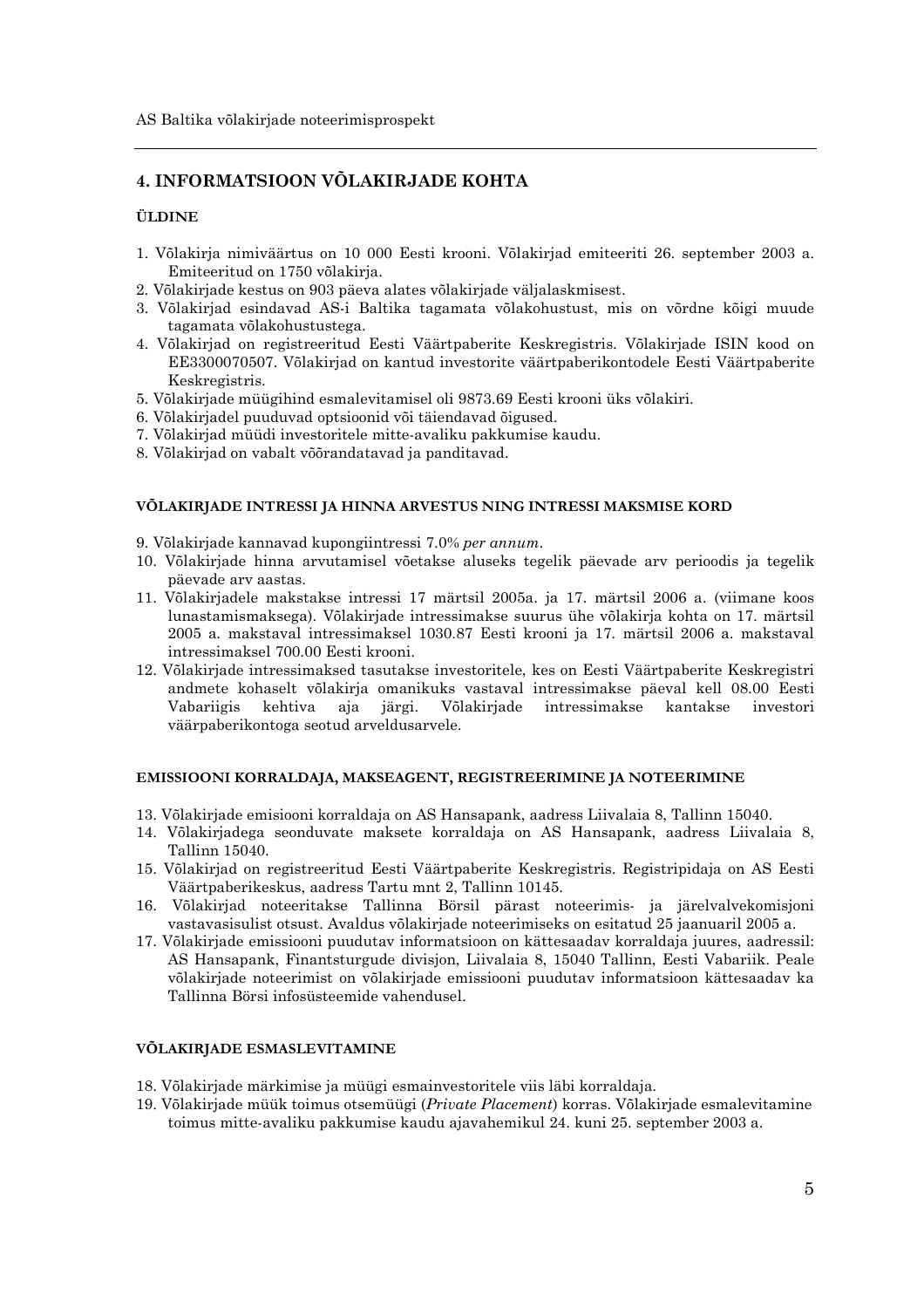- 20. Võlakirjad emiteeriti 26. september 2003 a.
- 21. Võlakirjade müügihind esmaslevitamisel oli 9873.69 Eesti krooni üks võlakiri ning sellele hinnale vastav tootlus 7.5% per annum.

#### VÕLAKIRJADE LUNASTAMINE

- 22. Võlakirjad lunastatakse nimiväärtuses 10 000 Eesti krooni.
- 23. Võlakirjad lunastatakse 17. märtsil 2006 aastal.
- 24. Võlakirjade lunastamissummad makstakse investoritele, kes on Eesti Väärtpaberite Keskregistri andmete kohaselt võlakirjade omanikud lunastamise päeval kell 08.00 Eesti Vabariigis kehtiva aja järgi. Võlakirjade lunastamismakse kantakse investori väärtpaberikontoga seotud arveldusarvele.
- 25. Juhul, kui võlakirja lunastusmakset ei teostata tingimustes ettenähtud ajal ja ulatuses, alustatakse võlakirja nominaalväärtusele intressi arvestamist. Intressi arvestamine jätkub kuni võlakirja nominaalväärtuse ja kogunenud intresside täieliku tasumiseni ning intressimääraks on Hansapanga vastaval hetkel kehtiv 12-kuuline baasintressimäär millele liidetakse 5.00%.

#### **INVESTORI ÕIGUSED**

- $96<sup>°</sup>$ Investoril on õigus tutvuda emitendi finantsaruannete ja majandustegevuse aastaaruannetega.
- 27. Võlakirjadest tulenevate emitendi kohustuste mittetäitmise korral on investoril õigus esitada emitendi vastu nõue vastavalt Eesti Vabariigi seadusandlusele.

#### **EMITENDI KOHUSTUSED JA VASTUTUS**

- 28. Emitent on kohustatud võlakirjade kestvuse jooksul avalikustama Tallinna Börsi infosüsteemi kaudu kogu õigusaktide alusel avalikustamisele kuuluva informatsiooni.
- 29. Emitent on kohustatud informeerima Tallinna Börsi vahendusel investoreid emitendi reorganiseerimisest või likvideerimisest, emitendi omandivormi muutusest, põhitegevusala muutmisest või lõpetamisest koheselt peale vastava informatsiooni avalikustamist emitendi poolt.
- 30. Emitent on viivitamata kohustatud informeerima Tallinna Börsi vahendusel investoreid kohtuprotsessi algatamisest emitendi vastu, mis võib suurendada emitendi poolt emiteeritud võlakirjadesse tehtud investeeringute riske ning muuta oluliselt võlakirjade turuväärtust. Emitent vastutab investorite ees endale võetud kohustuste täitmise eest kogu temale kuuluva varaga. Emitent vastutab investorite ees emitendi poolt väljastatud informatsiooni õigsuse eest.
- 31. Emitent ei vastuta võlakirjade intressi- ja lunastusmaksete peatumise eest, kui see on põhjustatud:

31.1. muudatustest seadusandluses, riigiorganite poolt tehtud otsustest, sõjast või sõja ohust, ülestõusust või rahutustest;

31.2. Emitendist mittesõltuvast ja tema tegevust oluliselt häirivast postiside ja elektrihäiretest:

31.3. Emitendi tegevust häirivast tulekahjust või muust sellega võrreldavast õnnetusest;

31.4. Emitendi tegevust häirivast tegurist nagu streik, lockout, boikott;

31.5. muudest vääramatu jõu asjaoludest, mis takistavad operatsioonide sooritamist ja mis ei ole tekkinud emitendi otsese või kaudse tegevuse või tegevusetuse tagajärjel.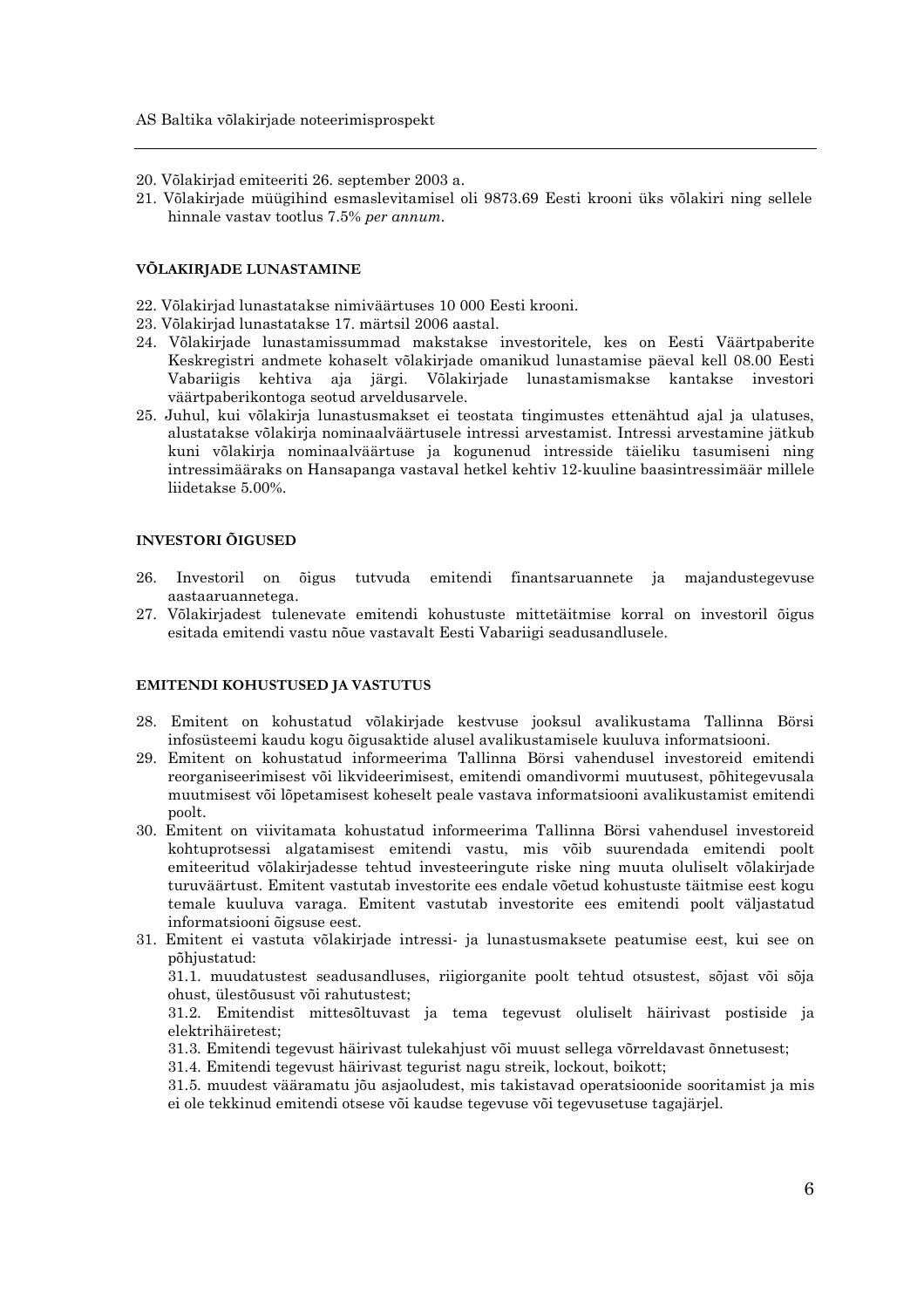#### VÕLAKIRJADE ENNETÄHTAEGSE LUNASTAMISE ALUSED

32. Investoril on õigus nõuda, et Võlakirja tootluse järgi arvestatud Võlakirja väärtus vastavalt tema omanduses olevate Võlakirjade kogusele makstaks välja neljateistkümne (14) päeva jooksul lugedes momendist, mil Korraldaja on saanud oma valdusse Investori nõude ja kui nõude vastuvõtu päeval või enne seda eksisteerib vähemalt üks alljärgnevatest Võlakirjade Emissiooni katkestamise tingimustest:

32.1. Emitent ei ole võimeline vähemalt seitsme pangapäeva jooksul tasuma Võlakirja põhiosa, või intressimakset; või

32.2. Emitent ei ole võimeline täitma mõnda teist kohustust, lepingut või kokkulepet sõlmitud Emitendi ja Korraldaja vahel, ning seda kohustust, lepingut või kokkulepet ei täideta 15-päevase perioodi jooksul pärast teate saamist Korraldajalt; või

32.3. Emitendi poolt laenatud vahendeid vähemalt EEK 1,000,000 (üks miljon) väärtuses (kaasaarvatud garantiid vastavale summale) nõutakse sisse ennetähtaegse lepingu lõpetamise käigus Emitendi lepingu mittekohase täitmise tõttu; või

32.4. jõustub kohtulahend Emitendi lõpetamiseks või likvideerimiseks (välja arvatud ühinemise, ümberkujundamise või mõne muu sarnase eesmärgi nimel): või

32.5. Emitent peatab maksete tasumise või peatab olulise osa oma põhitegevusest; või kui määratakse õigustatud subjekt olulisele osale Emitendi varadest; või kui esitatakse nõue olulisele osale Emitendi varadest ning seda nõuet ei tühistata 15 päeva jooksul; või kui kompetentne kohtuorgan väljastab orderi Emitendi maksete külmutamiseks või likvideerija määramiseks.

- 33. Kui investor soovib võlakirjade ennetähtaegset lunastamist eelmise punkti alusel, esitab ta korraldajale vastavasisulise taotluse, milles peab olema ära näidatud ennetähtaegse lunastamise alus.
- 34. Võlakirjade ennetähtaegsel lunastamisel maksab emitent investorile võlakirjade nimiväärtuse ja vastavaks hetkeks võlakirjale arvutatud intresside summa.
- 35. Võlakirjade ennetähtaegse lunastamise makse tuleb teha 14 (neljateistkümne päeva jooksul arvates nõude esitamisest investori poolt.

#### VÕLAKIRJADELT SAADAVA TULU MAKSUSTAMINE

36. Võlakirjadelt saadav tulu kuulub maksustamisele vastavalt Eesti Vabariigis või investori residentriigis kehtivatele õigusaktidele. Vastavalt Tulumaksuseaduse paragrahv 41 p.4 peab väljamakse tegija (AS Baltika oma makseagendi vahendusel) mitteresidendile või residendist füüsilisele isikule makstavatelt tulumaksuga maksustamisele kuuluvatelt intressidelt tulumaksu kinni.

#### KOHALDATAV SEADUSANDLUS, VAIDLUSALUSTE KÜSIMUSTE LAHENDAMINE

37. Võlakirjasid ning nendest tulenevaid õiguseid ja kohustusi mõistetakse ja tõlgendatakse Eesti Vabariigis kehtivate õigusaktide alusel. Kõik võlakirjadest tulenevad vaidlused lahendatakse poolte kokkuleppel. Vaidlused, mida ei õnnestu lahendada poolte kokkuleppel, lahendatakse Tallinna Linnakohtus.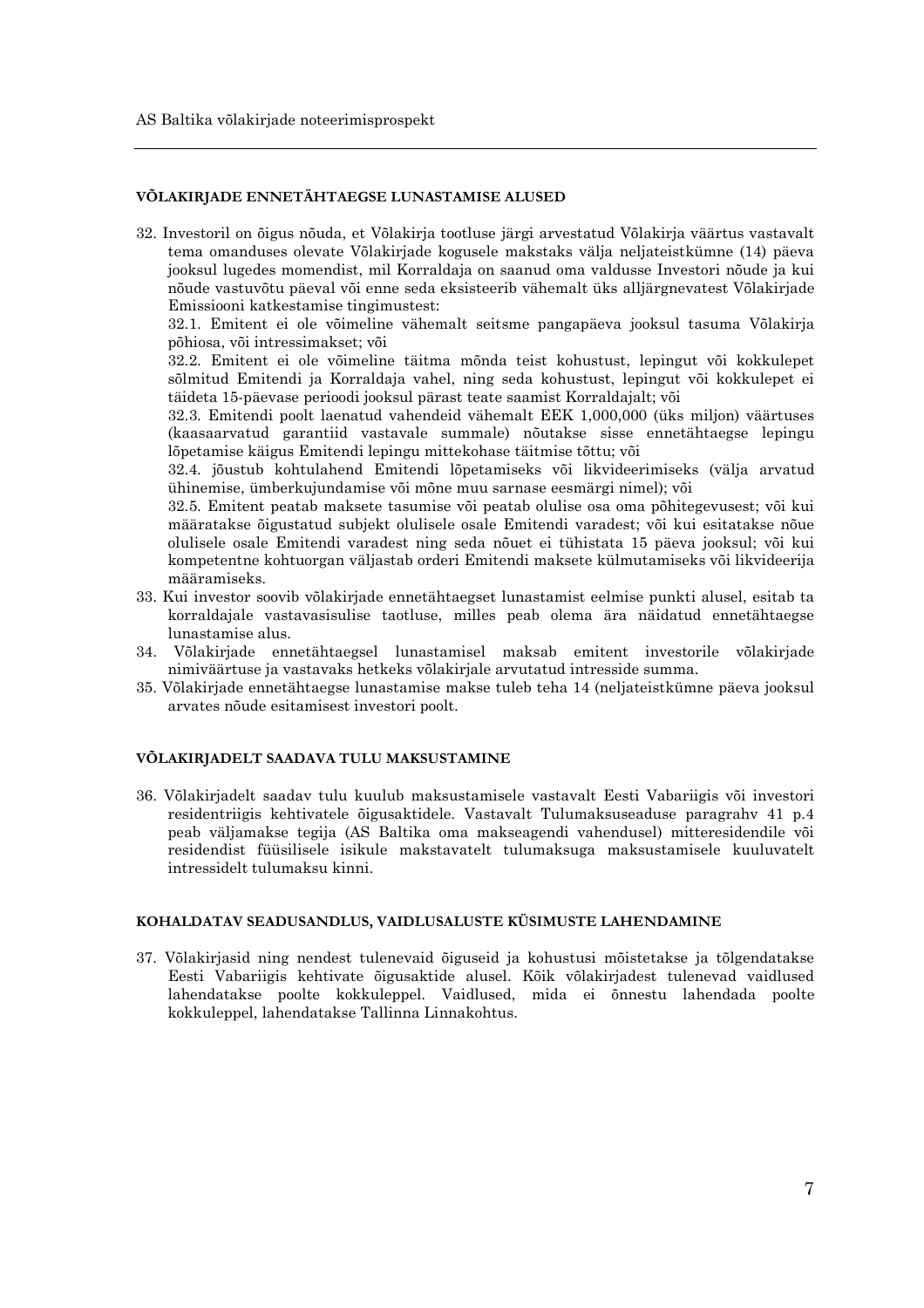#### INFORMATSIOON LAENATUD VAHENDITE KASUTAMISE KOHTA

- 38. AS Baltika kasutas võlakirjade väljalaskmisest laekunud vahendeid ettevõtte 14. oktoobril 2003 a. lunastunud kommertspaberite lunastamiseks.
- 39. Võlakirjade emissioonist laekus 17 278 957.50 krooni.

#### **5. EMITENDI TEGEVUS**

#### EMITENDI ÄRITEGEVUSE LÜHIKIRJELDUS

Baltika Grupp on rahvusvaheline rõivakaubanduskontsern, mille emaettevõtteks on AS Baltika. Grupp mis opereerib Montoni, Baltmani, CHR/Evermeni ja Baltika Vabrikupoe jaekette, mille vahel jaotuvad grupi 79 kauplust ja jaepinda kuues riigis - Eestis, Lätis, Leedus, Poolas, Ukrainas ja Venemaal. Oma jaekettide ning hulgimüügi vahendusel turustatakse Baltika Grupile kuuluvaid kaubamärke, millest meestele on mõeldud Baltman, Everman ja Herold (ülerõivad) ning naistele CHR ja Mascara (ülerõivad). Montoni brändi kandvaid meeste- ja naisterõivaid müüakse põhiliselt ainult oma jaeketi Monton vahendusel. Vabrikupoodides realiseeritakse erinevate rõivabrändide eelmiste hooaegade jääke.

Kontserni koosseisus on ka kolm Eestis asuvat õmblusvabrikut, kes lisaks Baltika bränditoodangu tootmisele osutavad ka õmblusteenuseid teistele klientidele.

Kontserni töötajate arv seisuga 31. detsembril 2004 oli 1696 inimest (andmed sisaldavad ka ühisettevõtte OÜ Baltika Tailor töötajate arvu).

Baltika Grupi missioon on pakkuda oma klientidele moekaupu, mis toetavad ja täiendavad nende elustiili, aidates seeläbi meie klientidel end tunda ning tegutseda parimal võimalikul viisil.

## **EMITENDI GRUPI STRUKTUUR**

Ülevaade AS Baltika omanduses olevate ettevõtete põhikirjalistest tegevusaladest:

| Ettevõtte nimi              |         | Asukohamaa Emaettevõtte<br>osalus | Aktsiate<br>nimiväärtus<br>(kr.) | Tegevusalad                                                                                                                    |
|-----------------------------|---------|-----------------------------------|----------------------------------|--------------------------------------------------------------------------------------------------------------------------------|
| AS Baltika<br>(emaettevõte) | Eesti   |                                   |                                  | Vt. ülal "Üldinformatsioon Emitendi kohta"                                                                                     |
| AS Baltman                  | Eesti   | 100%                              | 2 400 000.00                     | Hulgikaubandus ja kaubanduslik vahendus;<br>jaekaubandus marketing; valmisrijete tootmine ja<br>müük; õmblusteenuste osutamine |
| UAB Baltika<br>Lietuva      | Leedu   | 100%                              | 7 726 327.00                     | Tekstiilitoodete jae- ja hulgimüük;<br>kinnisvaratehingud; reklaam                                                             |
| Baltika Sweden              | Rootsi  | 100%                              | 172 730.00                       | Kaubandustegevus: jae- ja hulgimüük; eksport-import                                                                            |
| Baltika Ukraina             | Ukraina | 99%                               | 497 005.00                       | Kaubandustegevus: jae- ja hulgimüük; eksport-import                                                                            |
| AS Virulane                 | Eesti   | 75,02%                            | 6 666 729.00                     | Omblustoodete valmistamine; õmblus- ja teiste<br>teenuste osutamine; jae- ja hulgimüük                                         |
| Baltika Poland              | Poola   | 100%                              | 7765133.00                       | Teenindus; kaubandus; rõivaste müük ja                                                                                         |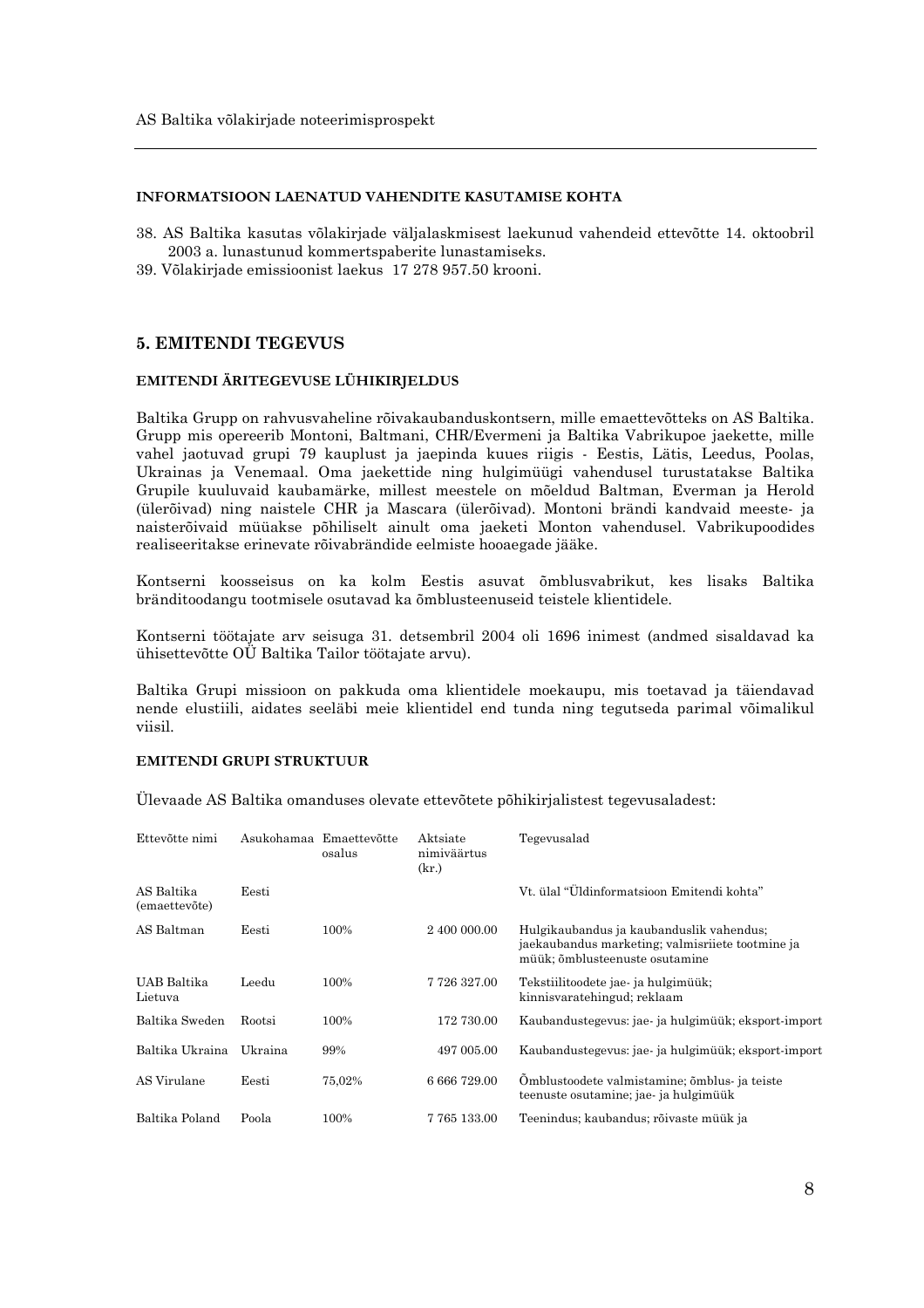#### AS Baltika võlakirjade noteerimisprospekt

| Sp.Z.o.o.            |       |       |              | komplekteerimine; eksport-import                                                                                     |
|----------------------|-------|-------|--------------|----------------------------------------------------------------------------------------------------------------------|
| AS Elina STC         | Eesti | 50,1% | 501 000.00   | Omblustoodete valmistamine, komplekteerimine ja<br>müük; kaubandustegevus; jae- ja hulgimüük; eksport-<br>import     |
| OY Baltinia AB       | Soome | 100%  | 39 474.00    | Omblustoodete valmistamine, komplekteerimine ja<br>müük; kaubandustegevus; jae- ja hulgimüük; eksport-<br>import     |
| Baltika Latvija      | Läti  | 75%   | 2 277 685.00 | Tekstiilitoodete jae- ja hulgikaubandus;<br>kosmeetikatoodete jaemüük; transporditeenused;<br>juveelitoodete jaemüük |
| OU Baltika<br>Tailor | Eesti | 50%   | 40 000.00    | Ömblustoodete tootmine, komplekteerimine ja müük                                                                     |

#### ARBITRAAZI- JA KOHTUVAIDLUSED

18.06.2003.a. esitas SIA Baltik Stils (Läti) kaebuse Läti Patendiameti apellatsioonikomisjonile AS Baltika kaubamärgi EVERMEN registreeringu kehtetuks tunnistamiseks. Õiguste kaitsmiseks esitas AS Baltika vastavalt Läti Vabariigi seadustele hagi Riia Ringkonnakohtusse. 25. novembril 2004.a. tegi Riia Ringkonnakohus AS Baltika jaoks negatiivse otsuse, mille Baltika vaidlustas Läti Riigikohtus. Kuni asja lahendamiseni ei ole takistatud/piiratud Baltika õigused nimetatud kaubamärgi kasutamisel Läti Vabariigis ja seega ei avalda nimetatud kohtuvaidlus lähiajal olulist mõju emitendi tegevusele ja majanduslikule olukorrale.

#### **FINANTSANDMED**

 $AS$ Baltika finantsaruanded põhinevad ettevõtte konsolideeritud raamatupidamise aastaaruannetel. 2001., 2002. ja 2003. aasta majandusaasta aruandeid auditeeris AS PricewaterhouseCoopers. AS Baltika konsolideeritud raamatupidamise aastaaruanne (kontsern) ja emaettevõtte konsolideerimata aastaaruanne (AS Baltika) on koostatud järgides Rahvusvahelisi raamatupidamise standardeid (International Accounting Standards) ning Euroopa Ühenduse raamatupidamise direktiive. Konsolideerimisel kajastatakse emaettevõtet ja tütarettevõtteid kui ühtset majandusüksust. Elimineeritakse kontsernisisestest tehingutest tekkinud sisekäibed realiseerumata kasumid ja kahjumid.

2003.a. konsolideeritud raamatupidamisaruandes kajastuvad AS Baltika, AS Baltman, AS Virulane, AS Elina STC, Baltmano Prekiba, Baltika Sweden, OY Baltinia AB, Baltika Poland, Baltika Ukraina, UAB Baltika Lietuva ja Baltika Latvija raamatupidamisaruanded.

Välismaa tütarettevõtete puhul on kasutatud sõltuva tütarettevõtte hindamismeetodit. Monetaarsed varad ja kohustused hinnatakse bilansipäeva kursi alusel, muu vara ja varaga seotud kulud soetamispäeva kursi alusel, omakapitali tehingud toimumise päeva kursiga, tulud ja kulud perioodi keskmise kursiga v.a. kulud, mis on seotud soetamispäeva kursiga kajastatava vara maksumusega (põhivara kulum). Selliseid kulusid kajastatakse nende varade soetuspäeva kursist lähtudes. Eesti kroonidesse hindamisel tekkinud kursivahe kajastatakse kasumiaruandes.

Emitendi ja kontserni majanduslikus seisundis ja turuasendis ei ole pärast viimase majandusaasta lõppu toimunud olulisi muutusi.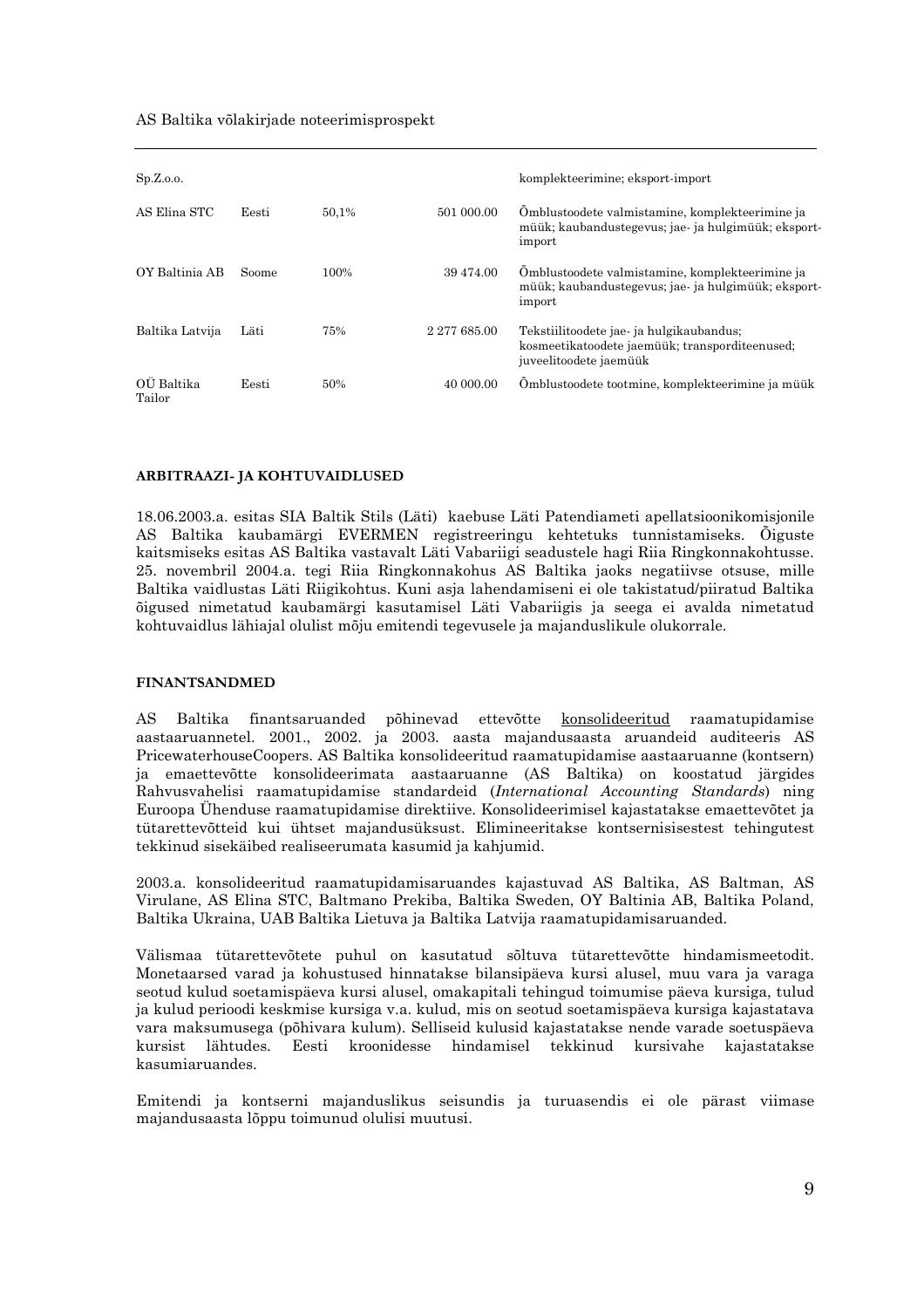## **6. EMITENDI VÕLAKOHUSTUSED**

#### AS BALTIKA VÕLAKOHUSTUSED SEISUGA 25. JAANUAR 2005 A. (TUH. KROONI)

| Lühiajalised võlakohustused                                | <b>EMAETTEVÖTE</b> | <b>KONTSERN</b> |
|------------------------------------------------------------|--------------------|-----------------|
| Pikaajaliste pangalaenude tagasimaksed järgmisel perioodil | 21 4 9 4           | 23 636          |
| Lühiajalised pangalaenud                                   | 36 545             | 36 545          |
| Lühiajalised kapitalirendi kohustused                      | 10                 | 429             |
| Vahetusvõlakirjad                                          | 380                | 380             |
| Võlakirjad                                                 | 19 0 35            | 19 0 35         |
| KOKKU:                                                     | 77464              | 80 025          |
|                                                            |                    |                 |
| Pikaajalised võlakohustused                                |                    |                 |
| Pikaajalised pangalaenud                                   | 39 4 7 5           | 45 904          |
| Pikaajalised kapitalirendi kohustused                      | $\Omega$           | 20              |
| KOKKU:                                                     | 30 4 75            | 45 924          |

#### PANGALAENUD KONTSERNIS SEISUGA 25. JAANUAR 2005 A. (TUH.KROONI)

| Võlausaldaja                    | Laenuvõlgnevus<br>25.01.2005 | Lühiajaline osa<br>kuni 1 aasta | Pikaajaline osa<br>1-5 aastat | <b>Intress</b>            | Tähtaeg    |
|---------------------------------|------------------------------|---------------------------------|-------------------------------|---------------------------|------------|
| Nordea Pank                     | 7 1 9 7                      | 1799                            | 5 3 9 8                       | 3 kuu<br>EURIBOR+2,5%     | 27.10.2008 |
| Nordea Pank                     | 6251                         | 4 1 6 7                         | 284                           | 6 kuu<br>EURIBOR+2,5%     | 25.05.2006 |
| Hansapank                       | 47 520                       | 15 5 28                         | 31 9932                       | 6 kuu<br>$EURIBOR+2,25%$  | 31.12.2006 |
| Hansapank                       | 11 000                       | 11 000                          |                               | 4,5%                      | 31.05.2005 |
| Hansapank                       | 8571                         | 2 1 4 2                         | 6429                          | 6 kuu EURIBOR<br>$+2,35%$ | 31.12.2008 |
| Hansapank*<br>(arvelduskrediit) | 25 545                       | 25 545                          |                               | 4.2%                      | 30.10.2005 |
| KOKKU:                          | 106 084                      | 60 181                          | 45 903                        |                           |            |

\* Arvelduskrediidi limiit Hansapangas kokku on 30 000 tuhat krooni, millest kasutamata limiidi jääk oli 4 455 tuhat krooni

#### VAHETUSVÕLAKIRJAD

#### 1. A,B,C vahetusvõlakirjad

6. aprillil 2001. a. toimunud aktsionäride üldkoosolekul otsustati väljastada 2001-2003 a. 576 000 (192 000 aastas) vahetusvõlakirja nimiväärtusega 1,0 kroon. Vahetusvõlakirjade märkimisõigus oli ettevõtte juhtkonnal. Iga võlakiri annab omanikule õiguse märkida üks Baltika aktsia nimiväärtusega 10,0 krooni.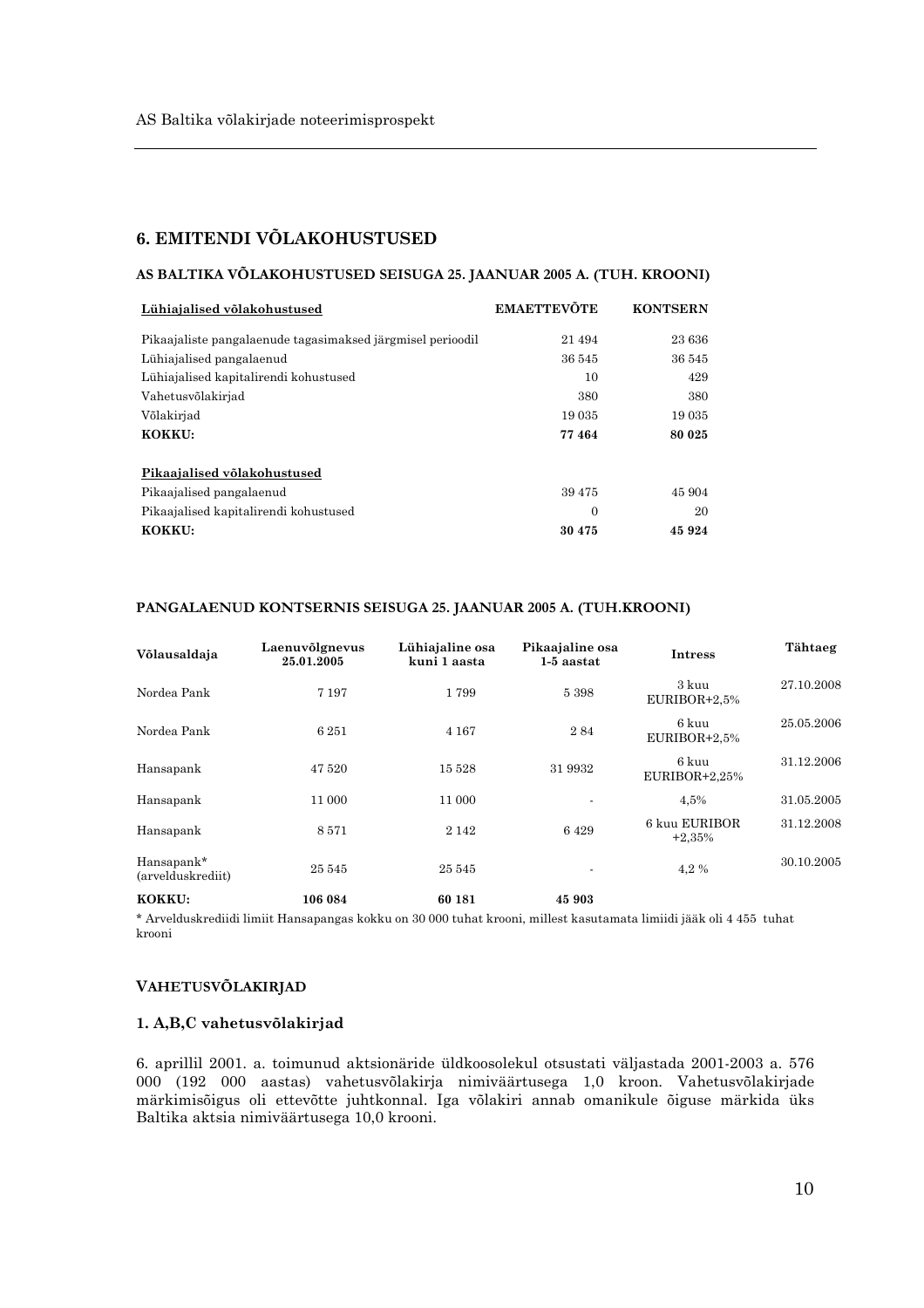Võlakirjade märkimise kuupäevad on: 192 000 A Võlakirja hiljemalt 15. aprilliks 2001. a.: 192 000 B Võlakirja hiljemalt 15. aprilliks 2002. a.; 192 000 C Võlakirja hiljemalt 15. aprilliks 2003. a. Märkimise tulemusena võib AS-i Baltika aktsiakapitali suurendada maksimaalselt 576 000 uue aktsia võrra, s.t. maksimaalselt 5 760 000 Eesti krooni võrra.

Aktsia märkimise aeg algab alljärgnevalt: A Võlakirjade eest alates 1. maist 2002. a.; B Võlakirjade eest alates 1. maist 2003. a.;

C Võlakirjade eest alates 1. maist 2004.a.

Aktsiate väljaostuhinnaks esimesel aastal on 25,0 krooni aktsia eest. Kahel järgneval aastal on aktsiate väljaostuhinnaks on kauplemismahu kaalutud keskmine hind Tallinna Väärtpaberibörsil B võlakirja puhul 1. jaanuar kuni 31. märts 2002.a. 34,32 krooni aktsia eest ja C võlakirja puhul 1. jaanuar kuni 31. märts 2003.a. 37,57 krooni aktsia eest. Võlakirjadelt ei arvestata kuni tagasimaksmise tähtajani intressi.

Vastavalt aktsionäride üldkoosoleku otsusele 30. aprillil 2004 muudeti vahetusvõlakirjade tingimusi selliselt, et pikendati A võlakirjade tagasimaksmise tähtpäeva kuue kuu võrra ja lubati märkida A võlakirjade eest aktsiaid täiendavalt kuni 1. novembrini 2004.a. 31. oktoobri seisuga oli vastavalt ahetusvõlakirjade tingimustele A võlakirjade eest märgitud 189 500 Baltika aktsiat. Viimasena märgitud 46 500 aktsiat on emiteeritud ning noteeritud. . Seega on realiseerunud esimene osa 3-aastasest optsiooniprogrammist.

#### 2. D-vahetusvõlakirjad

07. detsembril 2004.a. aktsionäride erakorralisel koosolekul otsustati emiteerida 200 000 Dvahetusvõlakirja, väljalaskehinnaga 0,1 krooni võlakirja eest, millede märkimisõigus oli juhtivtöötajatel. Võlakirjad märgiti ning nende eest tasuti 30. detsembriks 2004.a. Võlakirjaomanikul on õigus vahetada võlakirjad Baltika aktsia vastu ajavahemikul 1. juuli kuni 30. September 2006.a.., kusjuures aktsia väljalaskehinnaks on AS Baltika aktsiate kaalutud keskmine hind Tallinna Börsil otsuse vastuvõtmisele eelnenud kauplemispäeval, mis on 28,95 krooni aktsia eest. D-vahetusvõlakirja Baltika aktsia vastu vahetamise tingimuseks on, et Baltika aktsia turuväärtus peab olema vähemalt 45.- krooni aktsia kohta.

25.01.2005, a. seisuga oli väljastatud ja märgitud B, C ning D vahetusvõlakirju alljärgnevalt:

|                  |         | Müügihind |  |
|------------------|---------|-----------|--|
|                  | Kogus   | EEK       |  |
| Juhatuse liikmed | 329 953 | 239 953   |  |
| Muu juhtkond     | 202 047 | 112 047   |  |
| Muud             | 52 000  | 52 000    |  |
| <b>KOKKU</b>     | 584 000 | 404 000   |  |

#### **BILANSIVÄLISED KOHUSTUSED**

AS-1 Baltika on bilansivälised kohustused, mis on tulevaste perioodide kasutusrendi maksed (kaupluste rendipinnad ja sõidukite rent) ja mille maht kuni viie aasta jooksul on orienteeruvalt 100 milionit krooni.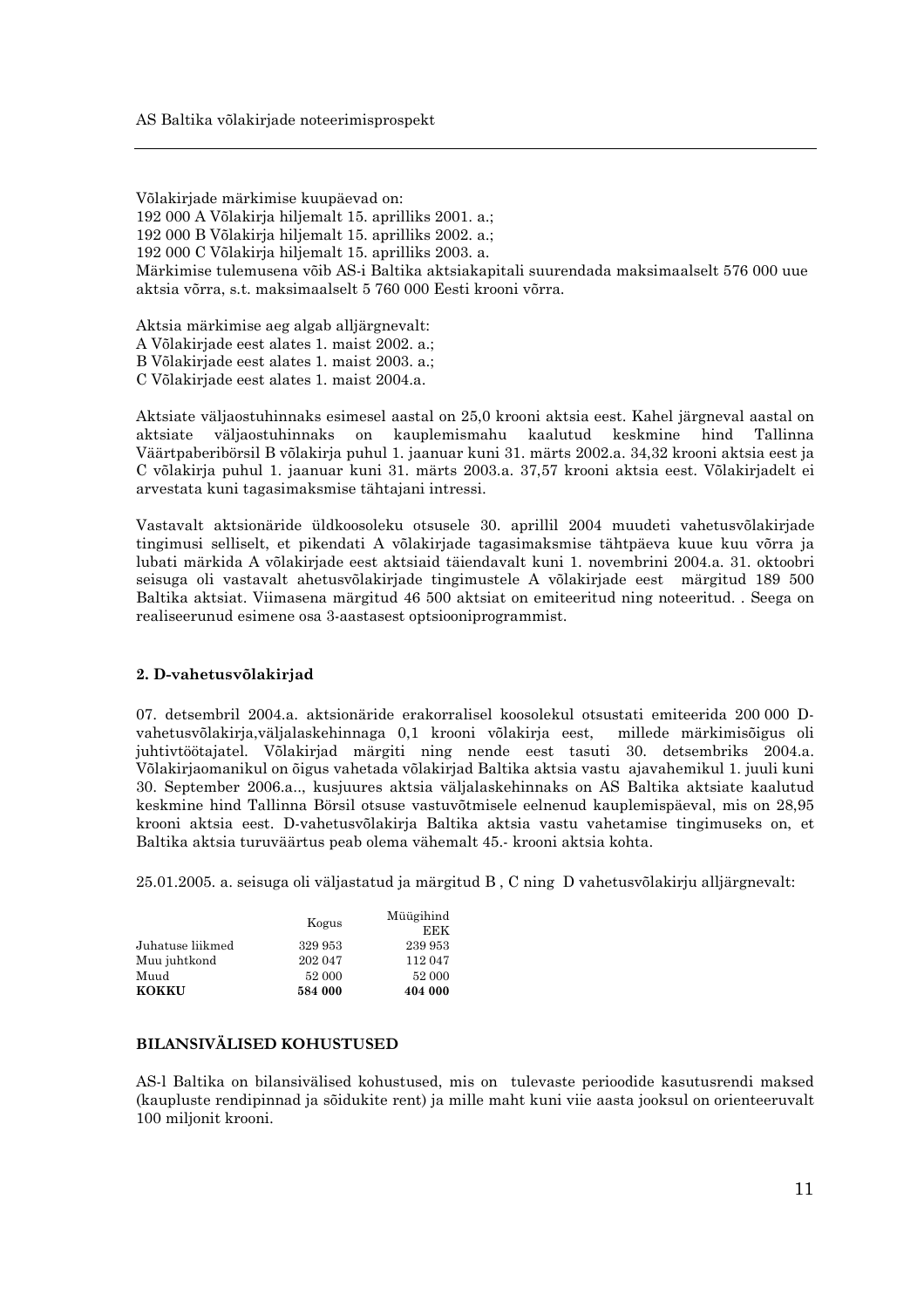## 7. INFORMATSIOON EMITENDI JUHTIMISSTRUKTUURI KOHTA

#### **EMITENDI JUHTKOND**

#### AS-i Baltika nõukogu koosseis (25. jaanuar 2005 seisuga):

Miles Warwick Burger Töökoht: AS Baltika, nõukogu esimees; Viimase 3a. töökohad: Major Oak Clothing Co Ltd president

Joakim J.Helenius Töökoht: AS Baltika nõukogu liige Haridus: Cambridge University, majandus, BA ja MA Viimase 3a. töökohad: Trigon Capital'i nõukogu esimees; Baltic Republic Fund nõustaja, juhatuse liige; AS Viisnurk nõukogu liige; AB Sanitas nõukogu liige

Reet Saks Töökoht: AS Baltika nõukogu liige Haridus: Tartu Ülikool, Õigusteaduskond Viimase 3a. töökohad: AB Raidla & Partnerid

Claire Chabrier Töökoht: AS Baltika Nõukogu liige Haridus: University of Paris IX-Dauphine: Master's degree in Finance Viimase 3a. töökohad: SG AM Private Equity, Director

#### AS-i Baltika juhatuse koosseis (25. jaanuar 2005 a. seisuga):

Meelis Milder Töökoht: AS Baltika, juhatuse esimees Haridus: Tartu Ülikool, Majandusküberneetika teaduskond, Viimase 3a. töökohad: alates 1991.a. AS Baltika juhatuse esimees, peadirektor

#### Ülle Järv

Töökoht: AS Baltika juhatuse liige Haridus: Tallinna Polütehniline Instituut, Majandusteaduskond Viimase 3a. töökohad: alates 1997 AS Baltika juhatuse liige, finantsdirektor

#### Maire Milder

Töökoht: AS Baltika juhatuse liige Haridus: Tartu Ülikool, Geograafia-bioloogia teaduskond Viimase 3a. töökohad: alates 2000.a. AS Baltika juhatuse liige, Jaekaubanduse opereerimise divisjoni direktor

Boriss Loifenfeld Töökoht: AS Baltika juhatuse liige Haridus: Leningradi Kirovi nim. Tekstiili- ja Kergetööstusinstituut Viimase 3a. töökohad: alates 1990.a. AS Baltika juhatuse liige, Turgude direktor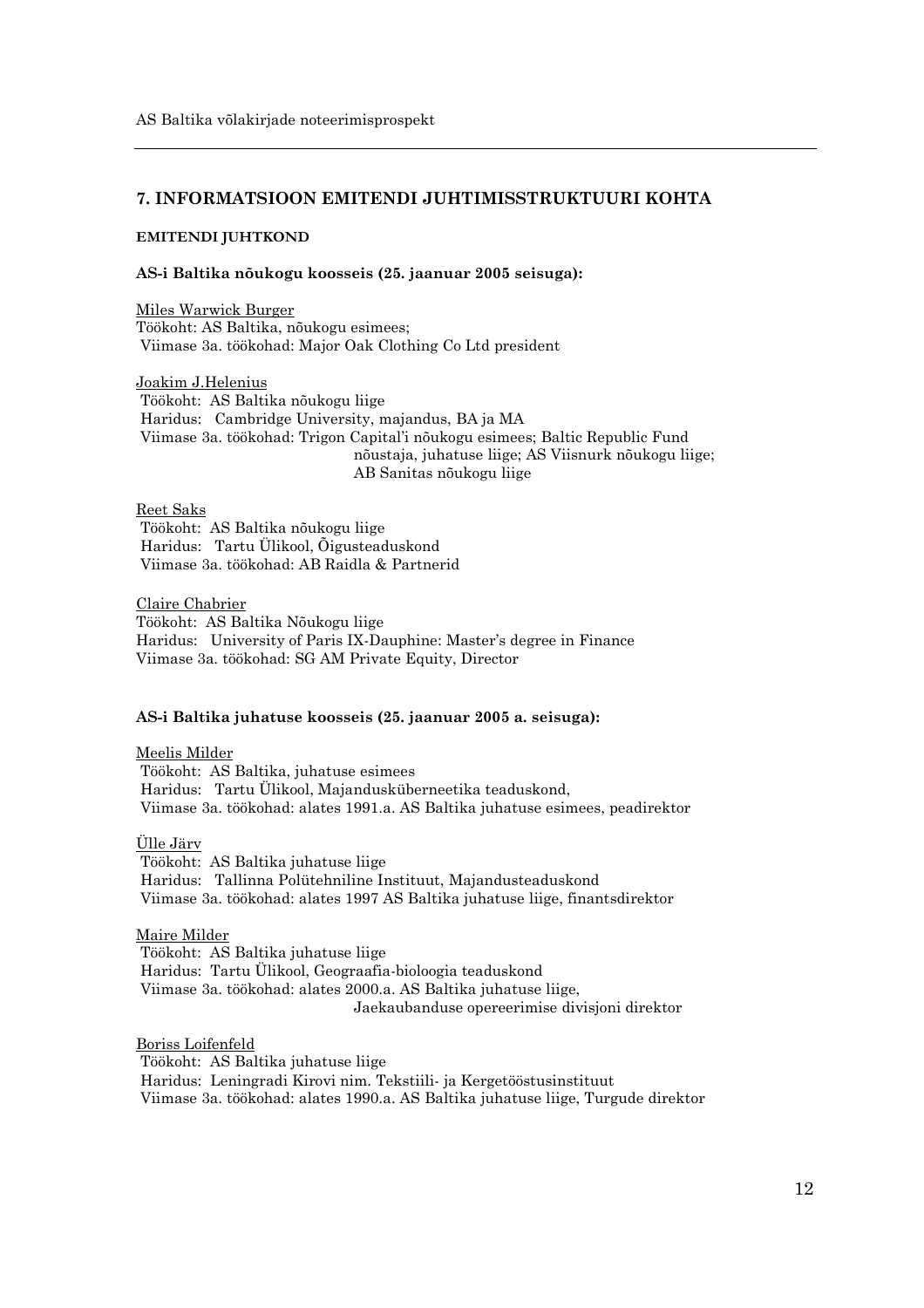#### EMITENDI JUHTKONNA ÄRIHUVID

AS Baltika juhtkonna ja juhtkonnaga seotud äriühingute omanduses olevad Baltika aktsiad ja võlakirjad:

| NIMI                     |           | Aktsiate arv Vahetusvõlakirjade arv |
|--------------------------|-----------|-------------------------------------|
| Omanduses olevad aktsiad |           |                                     |
| Meelis Milder            | 115617    | 174 466                             |
| Maire Milder             | 30 161    | 53 200                              |
| Ülle Järv                | 3458      | 49 700                              |
| Boriss Loifenfeld        | 30 882    | 52 587                              |
|                          |           |                                     |
| OU BMIG*                 | 1 098 147 | 0                                   |

\* Osalused OÜ-s BMIG: Meelis Milder 27,5%, Maire Milder 27,5%, Ülle Järv 12,9%, Miles W.Burger 12,1, Boriss Loifenfeld 6,5%, OÜ LVM Projekt 12,2% (Meelis Milderi osalus LVM Projekt-s 50%).

#### EMITENDI JUHTKONNALE MAKSTUD TASUD

AS Baltika nõukogu liikmetele maksti ajavahemikul 01.01.2004 kuni 31.12.2004 tasusid kokku summas 487 700 krooni. Juhatuse liikmetele eraldi tasusid ei maksta.

#### ERILISE ISELOOMUGA TEHINGUD

Börsi Reglemendi osa "Võlakirjaemitendi registreerimisprospekt" punktis 6.2 toodud tunnustele vastavaid erilise iseloomuga tehinguid tehtud ei ole.

# 8. ÕIGUSLIKU ISELOOMUGA INFORMATSIOON

- 1. Võlakirjade emissiooni toimumise aluseks on AS Baltika juhatuse 15. september 2003 koosoleku otsus (Lisa 1 - Väljavõte AS Baltika juhatuse 15. septembri 2003 koosoleku protokollist).
- 2. Võlakirjade emissiooni suhtes kohaldatakse Väärtpaberituru Seadust, Rahandusministri 21.01.2003 määrust nr. 14 "Noteerimisnõuded" ning Tallinna Börsi poolt kehtestatud nõudeid.
- 3. Võlakirjadest tulenevad emitendi kohustused on tagamata kohustused.
- 4. Investoritele ei ole määratud esindajat.
- 5. Võlakirjade väljalaskmise kaudu emitendi poolt võetud laen on sama staatusega emitendi teiste tagamata võlakohustustega.

#### 9. LISAD

LISA 1. VÄLJAVÕTE AS BALTIKA JUHATUSE 15.09.2003 A. KOOSOLEKU PROTOKOLLIST LISA 2. VÄLJAVÕTE AS BALTIKA JUHATUSE 19. 11. 2004 KOOSOLEKU PROTOKOLLIST LISA 3. 2004.a. 9 KUU VAHEARUANNE (KONSOLIDEERITUD, AUDITEERIMATA)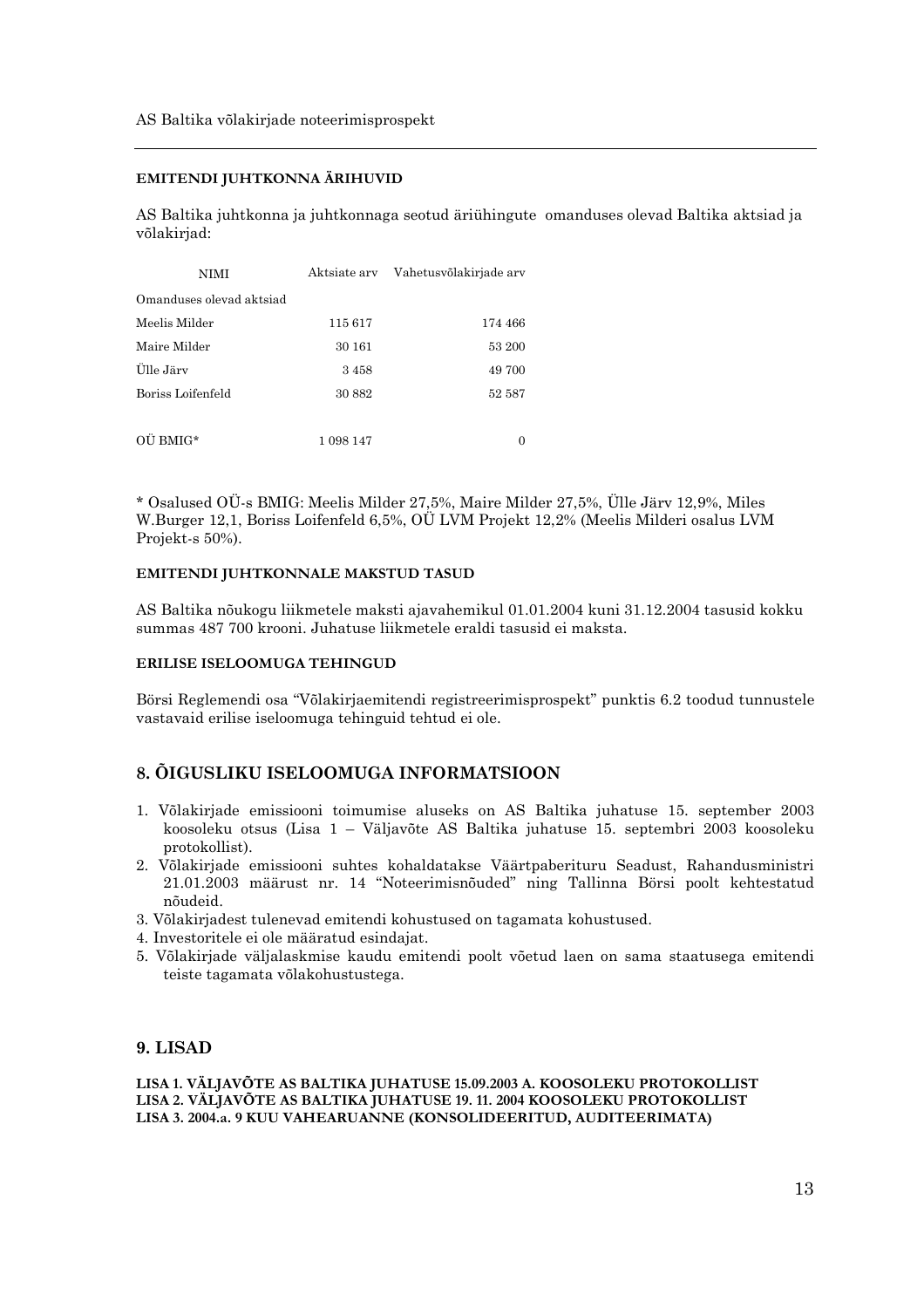#### AS BALTIKA JUHATUSE KOOSOLEKU PROTOKOLL

Tallinnas, 15. september 2003.a.

Kohal viibisid juhatuse liikmed: Meelis Milder, Ülle Järv, James Hayhow, Maire Milder ja Boriss Loifenfeld.

Koosoleku juhatajaks valiti Meelis Milder ja protokollijaks Ülle Järv.

#### Päevakord:

1. Võlakirjade emissioon.

#### **JUHATUS OTSUSTAS:**

#### 1. . Emiteerida võlakirju alljärgnevatel tingimustel:

| Emitent:            | AS Baltika                             |
|---------------------|----------------------------------------|
| Võlakirja staatus:  | Tagamata võlakohustus                  |
| Eritingimused:      | Puuduvad                               |
| Emissiooni vorm:    | Suunatud emissioon (Private placement) |
| Valuuta:            | EEK                                    |
| Nominaalväärtus:    | 10'000                                 |
| Maht:               | 17.5 mil                               |
| Lunastamistähtaeg:  | 2.5 aastat                             |
| Intressimaksed:     | 1 kord aastas                          |
| Kupongimäär:        | Fikseeritud 7%                         |
| Korraldaja:         | Hansapank                              |
| Esmalevitamise aeg: | 24.-25. september 2003 a.              |

Võlakirja emissioonist saadud vahendeid kasutatakse 14. oktoobril 2003.a. kommertspaberite lunastamiseks.

#### 2. Volitada juhatuse liiget Ülle Järv'e pidama läbirääkimisi Hansapangaga võlakirjade emissiooniga seotud küsimustes.

Otsuse punktid 1. ja 2. võeti juhatuse liikmete poolt vastu ühehäälselt.

Kuna juhatuse liikmete poolt täiendavaid küsimusi ega ettepanekuid ei tehtud, kuulutas koosoleku juhataja koosoleku lõppenuks.

Koosoleku juhataja:

 $\frac{1}{2}$ Meelis Milder

Koosoleku protokollija:

Ülle Järv